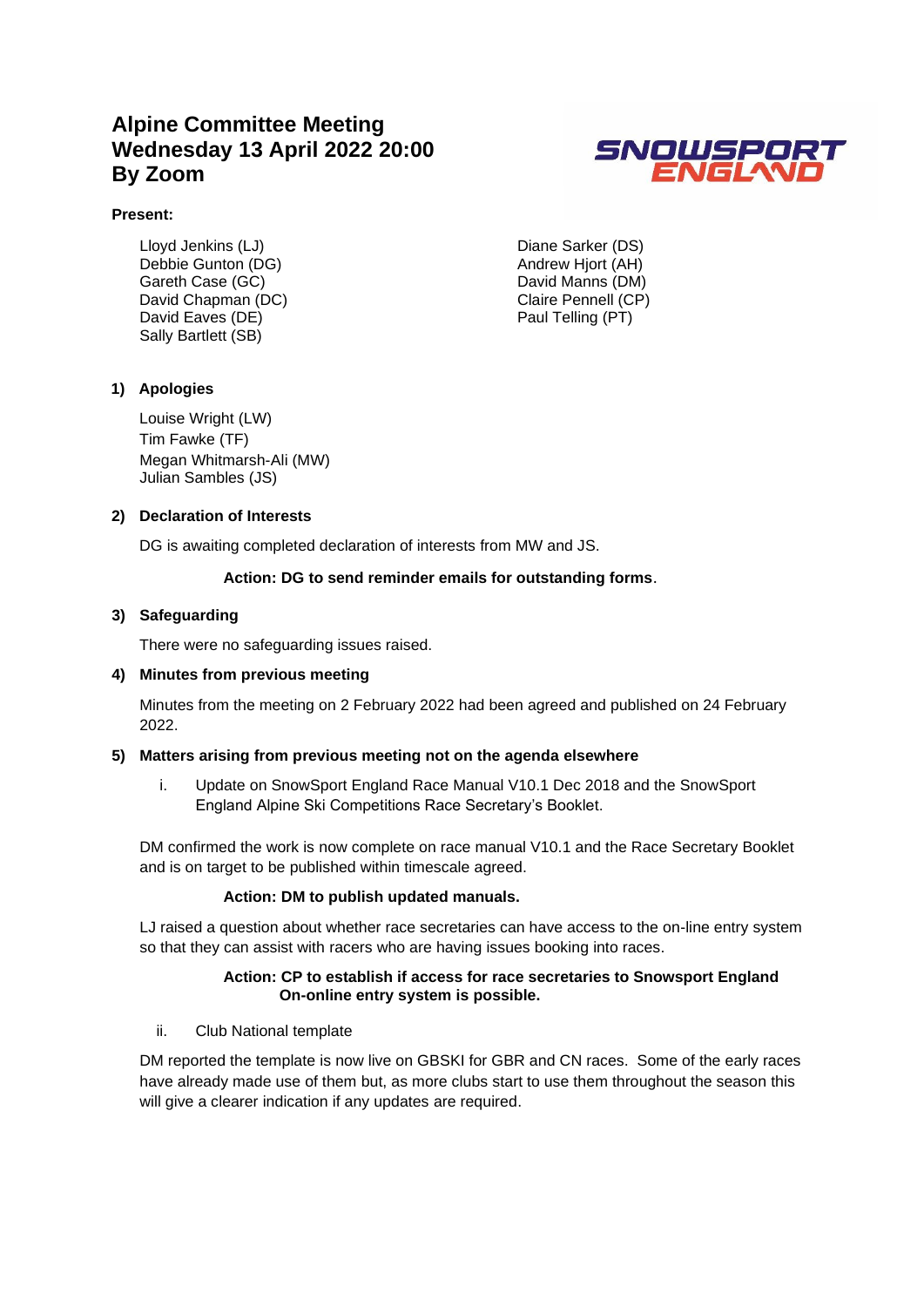#### **6) Finance Update**

DE confirmed the budget will be updated with the figure's following the completion of Bormio races once the accounts have been finalised. DE suggested that we continue to review the figures and budget throughout the year adding in the additional income from the planned new U10/U12 races.

#### **7) 2022 Calendar and 2023 Calendar Planning (Appendix 1) –**

i. New U10/U12 race for Inter-Regional and Inter Club Competition

 Following the announcement of the format on GBSKI, the general response from clubs has been favourable. The committee has received several emails with feedback from clubs which will be reviewed to see if any alterations need to be made to the format before the start of the season.

#### **Action: LJ,AH,DC,DE to revisit format following feedback.**

The committee has received an email raising concerns that an additional Schools race has been scheduled on the GBSKI calendar that clashes with another race within the same region already on the calendar. The consensus of the committee was that as neither of the races were seeded it was not within the remit of the committee to decide where/when a race can be run. Although sympathetic, the committee can only suggest that when a club is scheduling a race that they consult the GBSKI calendar to avoid clashes within their region.

LJ advised that TF has contacted the Chief of Race for the Schools race in question to see if an alternative date can be arranged.

#### **8) Perpetual Trophies and Trophy Return**

DG confirmed we are still missing the Atomic Cup Trophy for the outdoor GBR series which was taken from the All England but has not reached the recipient. DC confirmed an email has been sent to all racers present at the race but so far, no responses have been received. DC suggested we try different social media platforms to try and target a wider audience.

#### **Action: DG to contact CP regarding placing a post on Snowsport England social media. DC to email DM to add a post to GBSKI.**

DG reported that Snowsport Scotland has now posted the remaining trophies for the EOLA GBR indoor series to the winners however, some of the Perpetual Trophies are still to be located.

#### **Action: DG to continue to pursue GBR indoor series trophies.**

#### **9) Sponsorship**

GC presented details of an advertising board opportunity for businesses to partner with Snowsport England for an annual subscription. GC suggested it would be a front-page design within the Snowsport England website with the company logo and links to their own websites.

#### **Action: Committee to review document with comments back to GC.**

LJ advised that TF has written a proposal sponsorship paper for a meeting with Rossignol looking at the possibility of them extending their sponsorship to also include the English Indoor and All England race.

#### **Action: LJ to circulate Rossignol sponsorship paper to committee once finalised.**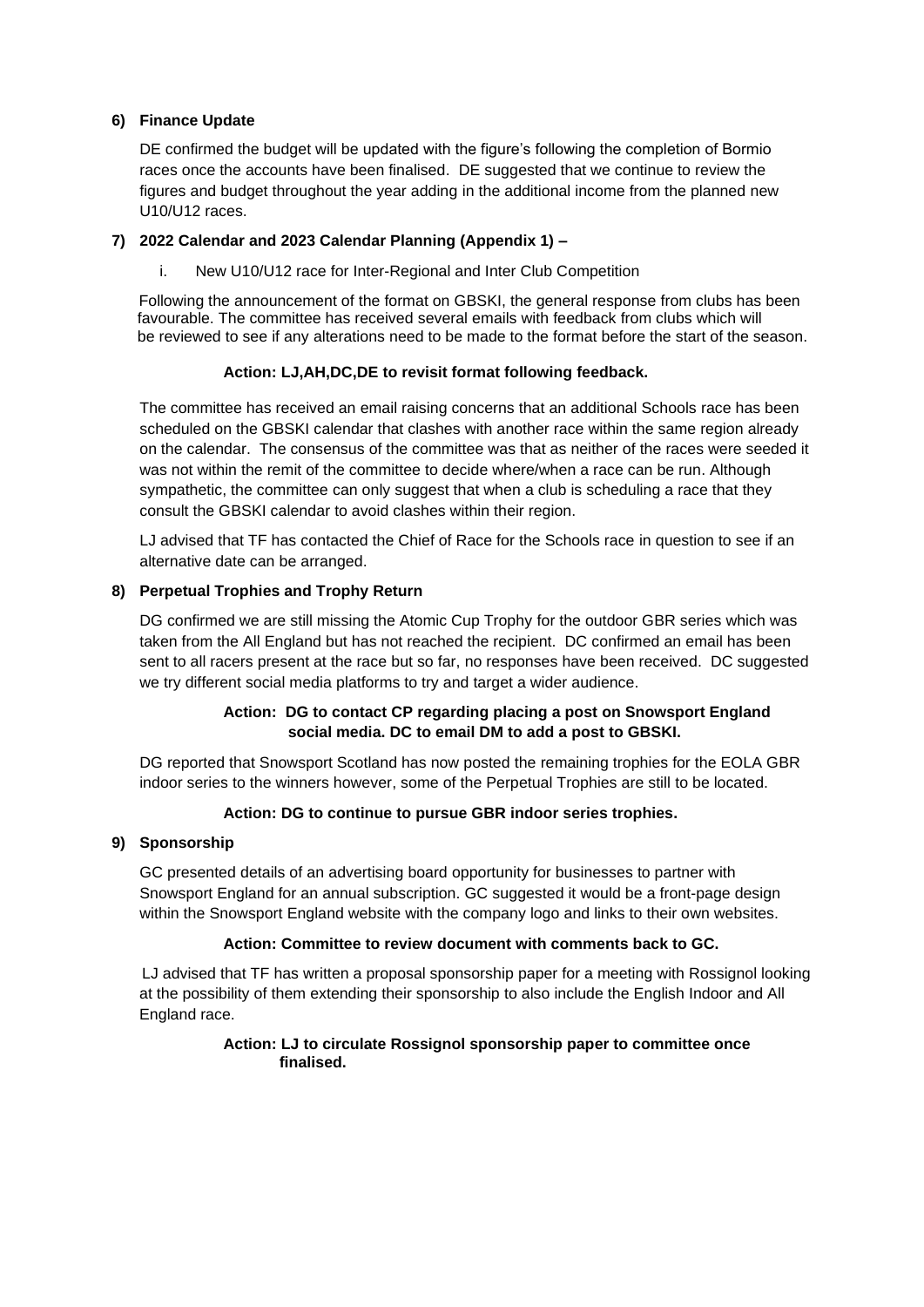#### **10) Officials and Officials Training Update (Appendix 1**

#### i. Volunteer recognition

Spend and merchandise has been approved, the committee will finalise a pathway for how recognition will be awarded to volunteers

#### **Action: LH,AH,DC,DE to agree a pathway for recognition.**

#### ii. Allocation of course setters for the 2022 Championships and GBR Series.

PT suggested it would be good to firm up course setters for this season and ask the Chief of Races to consider looking for setters in advance that have no connection with the venue. GC also recommended the Chief of Races look at appointing some setters from the 'B' pool list to shadow. By doing so this will potentially give the opportunity for some of these setters to move to the 'A' list giving a vast range of experience to utilise for future seasons.

#### ii. Secretary Webinars

AH confirmed that TF was arranging some sessions for this month and invite emails would be sent out.

#### **11) Alpine Squad**

JS has announced he will be stepping down as Alpine Squad Manager once this year's athlete selections have been confirmed.

#### **12) Dry Slope Ambassadors**

DS reported a training session for the squad has been arranged for Monday 18<sup>th</sup> April with 12 Athletes confirming their attendance, some athletes are not able to attend this session as they are still completing their snow season.

#### **13) Alpine Championships (Appendix 2)**

#### **14) AOB**

i. Stephen Metheringham submitted a question on whether a race start time could be added to GBSKI for GBR1 at Chill Factore advising of a late start time on Saturday.

LJ commented he would prefer people read the whole invite which the committee agreed on. DM suggested placing a highlighted section on the GBSKI calendar advising people to check invite for full details and start times which was agreed.

#### **Action: DM To update GBSKI with advisory to check full invite**

ii. GC raised two questions from Stephen Metheringham – when will the committee's review of the Terms of Reference and the Board of Strategy be completed?

The committee agreed that both items have already been reviewed and signed off.

#### **The next meeting will take place by Zoom on**

**Monday 20th June 2022 at 7pm**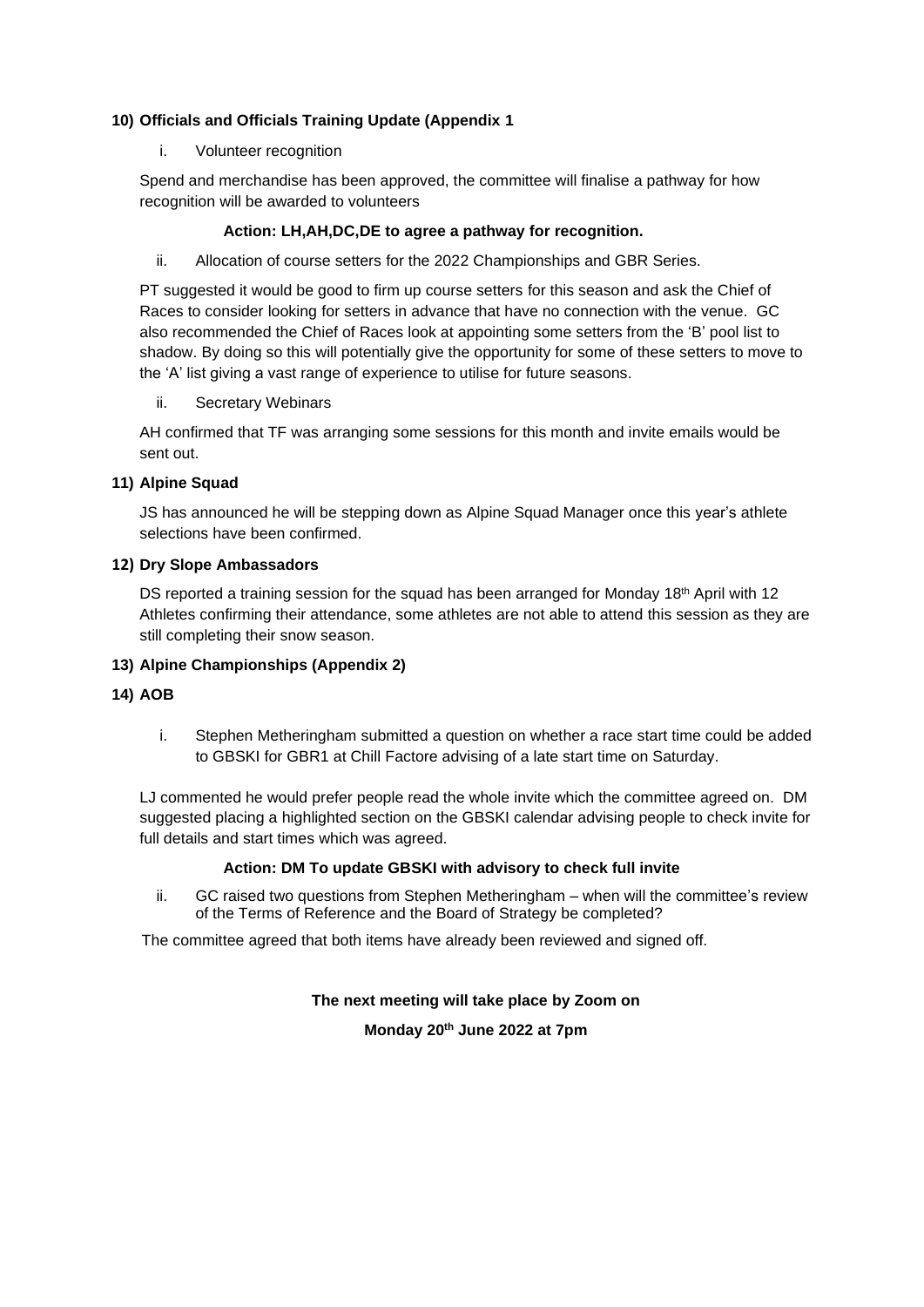# **Actions from meeting:**

| <b>Ref</b>   | <b>Who</b>       | <b>Action</b>                                                                                             | <b>Completion date</b>                                                                                                                                                                |  |  |
|--------------|------------------|-----------------------------------------------------------------------------------------------------------|---------------------------------------------------------------------------------------------------------------------------------------------------------------------------------------|--|--|
| $\mathbf{2}$ | <b>DG</b>        | to send reminder emails for outstanding forms                                                             | Update 20 June 2022                                                                                                                                                                   |  |  |
| 5i           | <b>DM</b>        | <b>Publication of updated Race and Secretary manual</b>                                                   | <b>Completed and published</b><br>https://gbski.com/docstore/CG/SE%2<br>0Race%20Manual%2011.0.pdf<br>https://gbski.com/docstore/CG/SE%2<br>0Race%20Secretary%20Booklet%202<br>022.pdf |  |  |
| 5ii          | CP               | To establish if access for race secretaries to<br>Snowsport England On-online entry system is<br>possible | Update 20 June 2022                                                                                                                                                                   |  |  |
| 7i           | LJ, AH<br>DC, DE | to revisit format following feedback                                                                      | Update 20 June 2022                                                                                                                                                                   |  |  |
| 8            | <b>DG</b>        | To contact CP regarding placing a post on<br><b>Snowsport England social media</b>                        | <b>Completed</b>                                                                                                                                                                      |  |  |
| 8            | <b>DC</b>        | DC to email DM to add a post to GBSKI                                                                     | 1 May 2022                                                                                                                                                                            |  |  |
| 8            | <b>DG</b>        | to continue to pursue GBR indoor series trophies                                                          | Update 20 June 2022                                                                                                                                                                   |  |  |
| 9            | All              | <b>Committee to review document with comments</b><br>back to GC                                           | Update 20 June 2022                                                                                                                                                                   |  |  |
| 9            | LJ               | to circulate Rossignol sponsorship paper to<br>committee once finalised.                                  | Update 20 June 2022                                                                                                                                                                   |  |  |
| <b>10i</b>   | AH,LH,<br>DC, DE | to agree a pathway for recognition                                                                        | End of May 2022                                                                                                                                                                       |  |  |
| <b>AOB</b>   | <b>DM</b>        | To update GBSKI with advisory to check full invite                                                        | <b>Completed</b>                                                                                                                                                                      |  |  |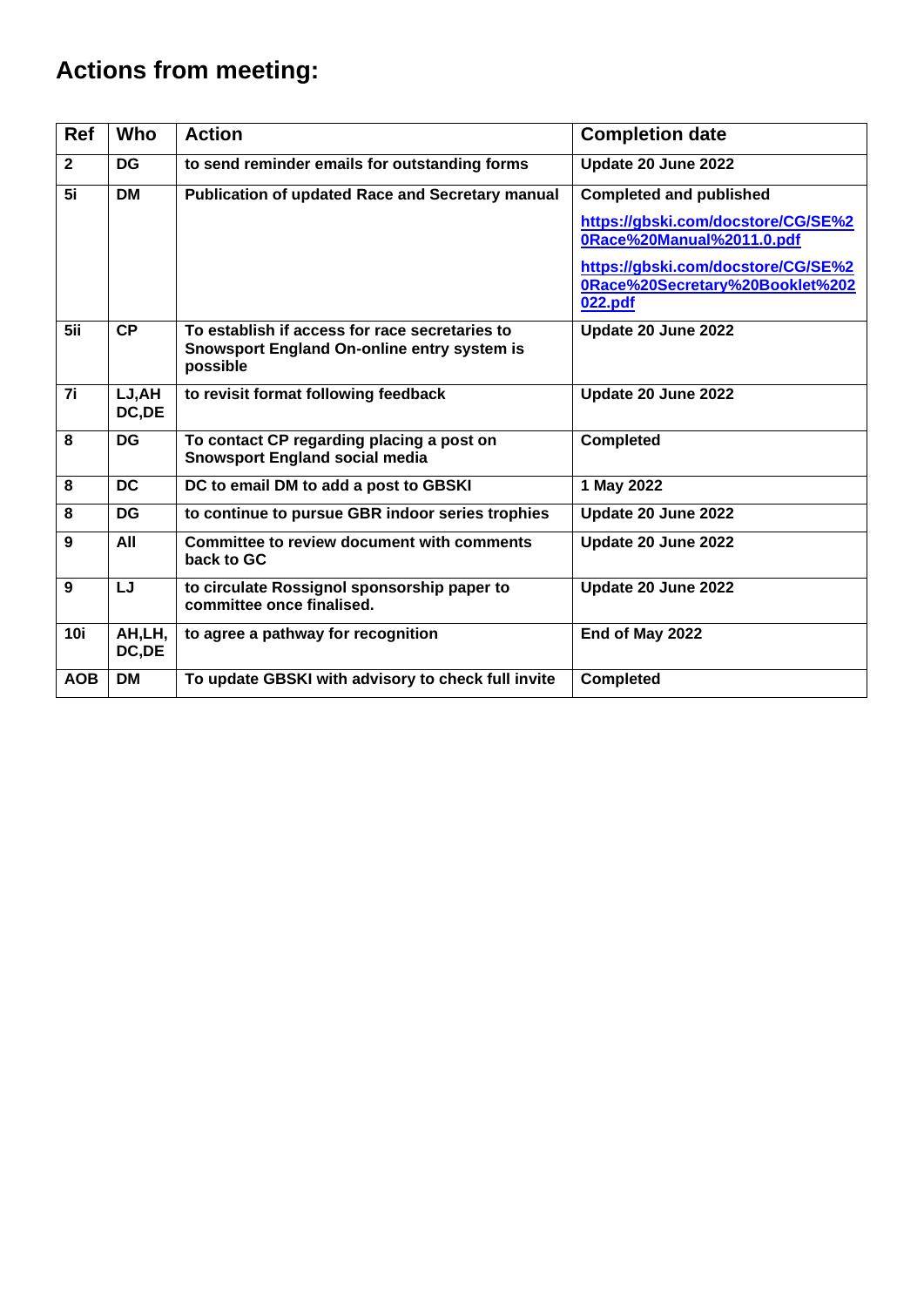# **Ongoing Actions log:**

| Who         | <b>Action</b>                                                                                                                         | <b>Update or completed</b>                                                |
|-------------|---------------------------------------------------------------------------------------------------------------------------------------|---------------------------------------------------------------------------|
| LJ/AH/DC/GC | calendar planning group to review team<br>competitions                                                                                | <b>Completed</b>                                                          |
| LJ          | to recontact Zena Heulin regarding a race<br>survey                                                                                   | <b>Completed</b>                                                          |
| AH          | to look into allocation of course setters for<br>the 2022 Championships and GBR Series (in<br>discussion with the other Home Nations) | <b>Completed</b>                                                          |
| <b>DM</b>   | to collate information on wireless timing for<br>the TD forum and report back to them so the<br>Alpine Committee can then be updated  | <b>June 2022</b>                                                          |
| <b>JS</b>   | to ask lan Findlay who is overseeing the<br>squad selection policy and what the<br>rationale behind it is                             | <b>Completed</b>                                                          |
| <b>DG</b>   | to send all committee members a new<br>declaration of interest form                                                                   | <b>Completed</b>                                                          |
| <b>DM</b>   | to collate comments for race manual and<br>secretary booklet and publish                                                              | <b>Completed</b>                                                          |
| AH          | to organise Webinar sessions before the<br>start of the summer season                                                                 | <b>Completed</b>                                                          |
| <b>DG</b>   | to continue to pursue missing Perpetual<br><b>Trophies</b>                                                                            | Update 20 June 2022                                                       |
| DG          | to establish who collected the Atomic<br><b>Trophy for the recipient</b>                                                              | <b>Update 20 June 2022</b>                                                |
| GC          | to produce a detailed document on<br>advertising board proposal                                                                       | <b>Completed</b>                                                          |
| AH          | volunteer recognition spend                                                                                                           | <b>Completed</b>                                                          |
| <b>TF</b>   | to liaise with Robin Kellen to obtain the<br><b>British Masters Trophies</b>                                                          | completed                                                                 |
| <b>TF</b>   | to raise with the board for Louise Wright to<br>attend a committee meeting                                                            | <b>Completed</b>                                                          |
| <b>DM</b>   | to complete Club National template ready<br>for use                                                                                   | <b>Completed and published</b><br>https://gbski.com/genbulletin.p<br>$hp$ |
| DM/LJ       | to agree and include U10/U12 format with<br><b>Race Manual updates</b>                                                                | <b>Completed</b>                                                          |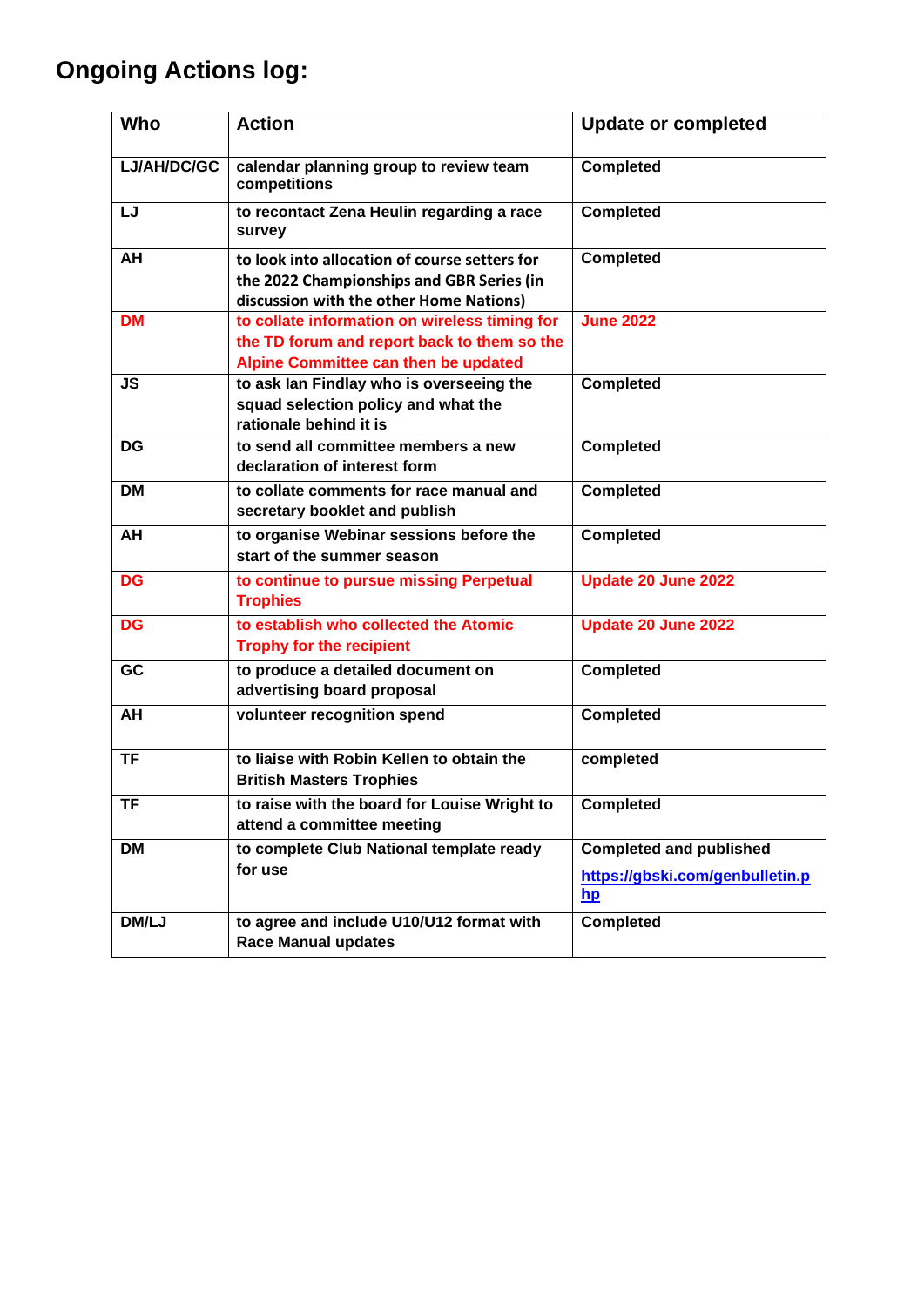## Appendix 1

# Officials' Training and Calendar Planning

*Report for the Alpine Committee on Wednesday 13th April*

#### **Officials' Training**

No further courses have run since the last meeting. The next step for those who took the courses is to shadow, and then be observed doing the roles. I will run the courses again in May.

#### **Changes to the Pathway**

I would like to suggest we remove the post-course test and make the course "pass by attendance". Final sign-off would then be by appointed TD (or Level 4T Official) on race day.

#### **SE System**

A long and slightly baffling meeting with Sport 80. Main message seems to be they can do anything (for a price). As I have (and do not wish to have) a budget, this means any suggestions will need to go to Tim, via the AC.

The substance of the discussion is to be found, here:

<https://confluence.external-share.com/content/01646a1e-6052-4a46-b04c-72b60f43c4c4>

#### **Calendar Planning**

For simplicity, I have emailed an Excel spreadsheet to all ROCs. Response has been patchy.

The information is wanted by TDF and Safeguarding so I suggest for next year we introduce the ROC form from the start and make it clear it is mandatory.

#### **Calendar Planning for 2023**

I think the bidding process can move on-line with a tick box to accept the T&Cs of the bid process.

#### **Red Bib Competition**

I have one suggested change. I think we should award according to the club on the start list so, if someone changes club, they ski for the new club. Previous points stay put!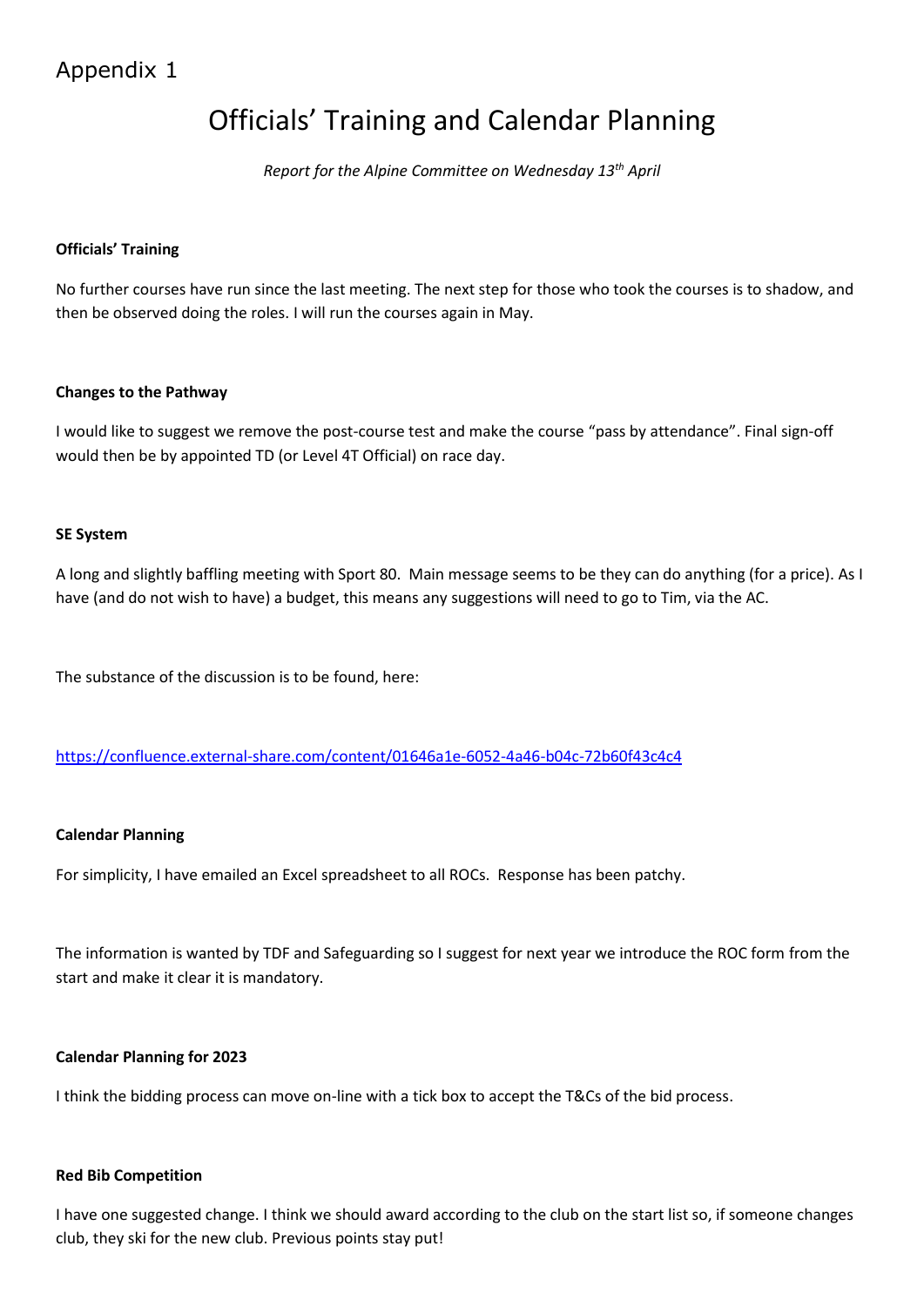#### **Inter-regional and Inter-club Competitions**

A task and finish groups agreed parameters for U12/10 competitions. The older age group competition will be unchanged. The following was announced:

*The Alpine Committee is pleased to announce that both the Inter-Regional Competition 2022 and the Inter-Club Competition 2022 will have a separated race for U12/10 racers!*

*The competition will be for teams of 4, any mix of U12/10s, any mix of girls/boys. All team members must be registered and must race for their first named club. The race will be a parallel stubbie slalom and organised as a series of leagues, followed by a knockout.*

*For the Inter-regional competition, we will welcome teams from other home nations. For the Inter-club competition, we will welcome teams from clubs based in other home nations.*

The announcement gained generally favourable response.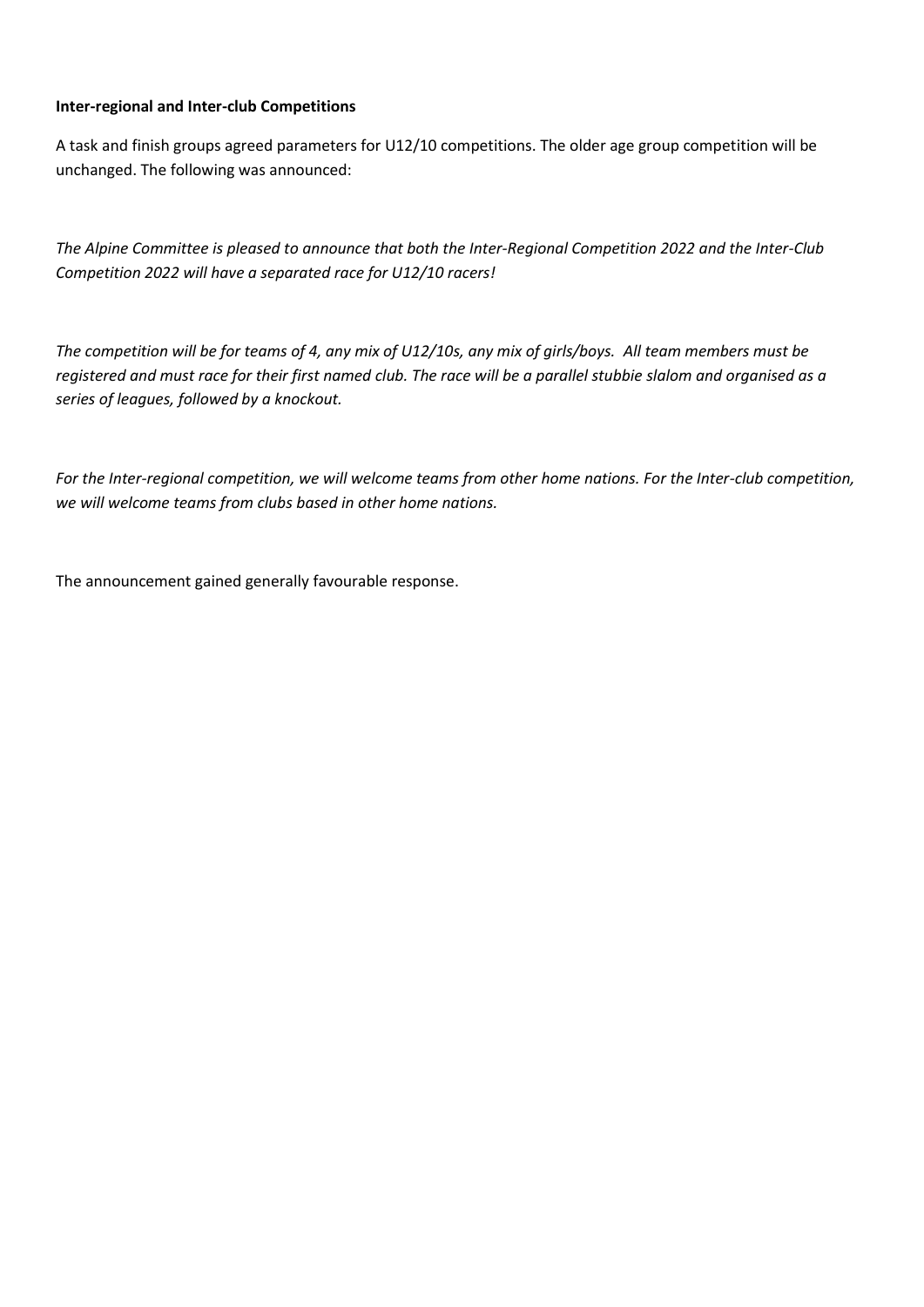## **Alpine Committee 13th April 2022**

## **Report on Alpine Championships 2022**

# SNOWSPORT<br>ENGLAND

#### Wrapping up 2022

#### **Entry numbers**

These are figures taken from the actual race data posted to GBSKI, so they reflect final entries into each race rather than number of entries originally made or paid for.

The 2020 event was a record entry for us, so anything approaching those totals was going to be a bonus. As it turned out, the figures show that the overall FIS entry was almost the same as in 2020 and the entry for the Children wasn't far behind. This is a very encouraging result and is probably indicative of the desire for athletes (and their parents!) to get back to racing after two years of interruptions.

|                           |     | 2022  |       |     | 2020  |       |          |            |
|---------------------------|-----|-------|-------|-----|-------|-------|----------|------------|
|                           | Men | Women | Total | Men | Women | Total | Variance |            |
| FIS SL                    | 118 | 73    | 191   | 100 | 74    | 174   | 110%     |            |
| NJR SL                    | 104 | 65    | 169   | 87  | 77    | 164   | 103%     |            |
| NJR GS                    | 108 | 59    | 167   | 104 | 75    | 179   | 93%      |            |
| FIS GS                    | 137 | 74    | 211   | 115 | 89    | 204   | 103%     |            |
| FIS SG All                | 53  | 43    | 96    | 71  | 33    | 104   | 92%      | <b>FIS</b> |
|                           |     |       | 834   |     |       | 825   | 101%     |            |
|                           |     |       |       |     |       |       |          |            |
| CH <sub>SL</sub>          | 119 | 99    | 218   | 145 | 115   | 260   | 84%      |            |
| CH GS<br>CH <sub>SG</sub> | 114 | 95    | 209   | 144 | 113   | 257   | 81%      |            |
| MIN GS                    | 107 | 91    | 198   | 64  | 50    | 114   | 174%     |            |
| MIN SL<br>All CH          | 45  | 44    | 89    | 70  | 51    | 121   | 74%      |            |
|                           | 45  | 41    | 86    | 67  | 50    | 117   | 74%      |            |
|                           |     |       | 800   |     |       | 869   | 92%      |            |

#### **Race Programme**

Overall, the race programme ran very well, with good support from the local teams. The weather was against us at times, and the lack of snow and warm conditions led to the cancellation of one of the two Children's Super-G races and both the FIS Super-G. Otherwise most things went to plan; we just have to accept that this is a relatively 'dry' resort, and perhaps the lift company did not invest quite as much as usual into snow-making this season after a couple of years with greatly reduced income.

#### **TD Candidates**

We had not one, not two but three British TD Candidates with us this time, each undertaking their final practical exams as the last step to gaining their TD licence. It is gratifying to be able to report that all three passed the test and will shortly be ratified by the TD Forum as newly licensed Technical Delegates ready to fly solo! Despite operating with a reduced number of officials, the team stepped up to the challenge of rotating roles where necessary to allow these examinations to take place.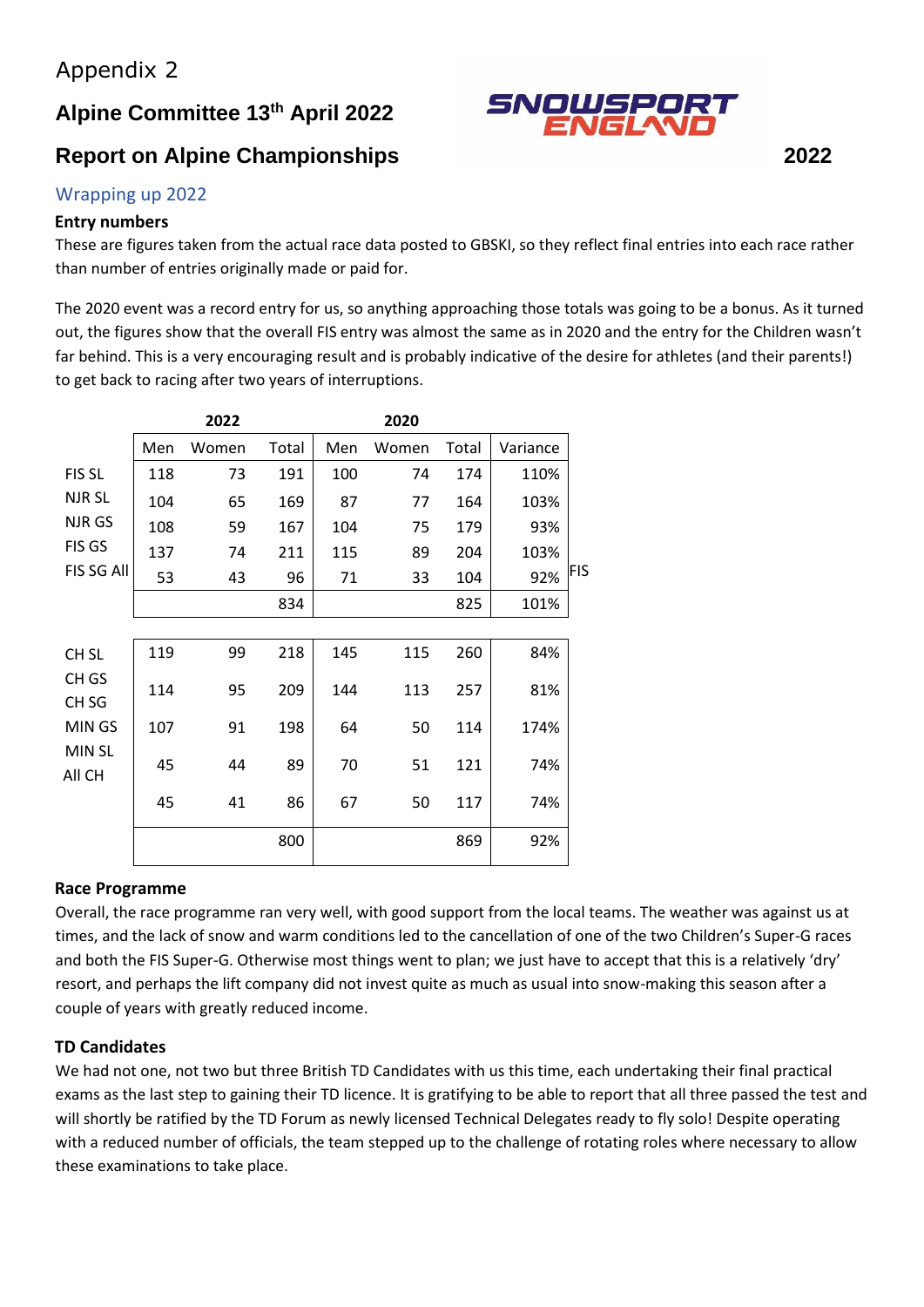#### **Finance**

In line with FIS race organisers elsewhere in Europe, foreign nationals were charged an entry fee to partake in our FIS races. This fee was set at €30 per race which was accepted without argument by the teams/coaches turning up to pay, despite this being the first time such a fee was charged at our event. All FIS racers and coaches were also allowed (as in previous years) to buy a daily lift pass at €21 (although with hindsight this should have been set at €20 to simplify pricing) which added another small but useful amount to the income stream.

Costs were kept to an absolute minimum to help ensure that the event did not end up in deficit, mainly by reducing the size of the team and hence reducing travel and accommodation costs. There was some exploration of other methods of transporting the 'kit' to replace the overland van journey with palletised shipping, but these turned out to be impractical for what we needed to achieve.

There is still some work to be done on the finances, mainly in the attribution of income and expenditure to the correct nominal accounts in the office accounts system and the detailed assignment of cash income and expenditure. Given the new income flow from FIS entry fees and the good level of entry numbers it is hoped that the surplus for the event will be greater than the budget forecast indicated.

#### Planning for 2023 and beyond

#### **Contract**

The contract for 2023-25 is still being negotiated. The lift company have proposed an increase in cost from €19000 to €24000. Our counterproposal is €22000, and we are negotiating what extra options they would be prepared to offer for this increased cost.

The main discussion point is around dates, as they would like to minimise any clash with their local Carnival event when the resort is very busy with visiting Milanese. The lack of any definitive information on school holiday dates beyond 2023 meant that we were unable to accede to their request to specify dates for all three years of the contract. For 2023, our current proposal fits with the majority position for half term (13<sup>th</sup>-17<sup>th</sup> Feb, at roughly a 60/40 split), and avoids Carnival which falls on  $18^{\text{th}}$  and  $19^{\text{th}}$ .

It is almost certain to be agreed by Bormio Ski, but the challenge remains to get them to commit to this before their season ends and they largely go 'offline' for weeks if not months at a time.

Possible dates for 2024 are  $8^{th}$ -16<sup>th</sup> or 15<sup>th</sup>-23<sup>rd</sup>, with the second week missing Carnival on 10<sup>th</sup> and 11<sup>th</sup>. For 2025 we would use 6<sup>th</sup>-14<sup>th</sup> or 13<sup>th</sup>-21<sup>st</sup>, both of which would miss Carnival which is late that year, on 1<sup>st</sup> and 2<sup>nd</sup> March. Ideally we would agree these year-by-year, with the 2024 dates being agreed with the lift company as soon as we are in resort for the 2023 event.

The larger problem looming on the horizon is of course 2026 when Bormio will be hosting Alpine Olympic events at the same time we would normally be in the resort. Various possibilities are being considered, including alternative venues and alternative dates, but no firm proposal is currently on the table.

#### **Programme**

We are proposing a slight 'extension' to the Championship week by sliding a couple of FIS races earlier. This would see racing starting on Thursday 9<sup>th</sup> and running through to the following Friday 17<sup>th</sup>. This appears to be acceptable to the lift company and would thus be agreed at least for 2023 when we sign the contract. This change would allow us to relieve pressure on some of the difficult points in the programme and provide a more balanced timetable which should help to avoid too high a workload on the officials' team. The current provisional programme uses only the two race pistes in the main ski area (Stella Alpina and Stelvio), thus avoiding the use of the Adler piste at Oga which isn't always in top racing condition.

Also in the programme for 2023 is a return to the normal operation for the GBR seeded races, with U14 and U16 being raced on separate days. Separating them into their own races ensures that we can more easily cope with large